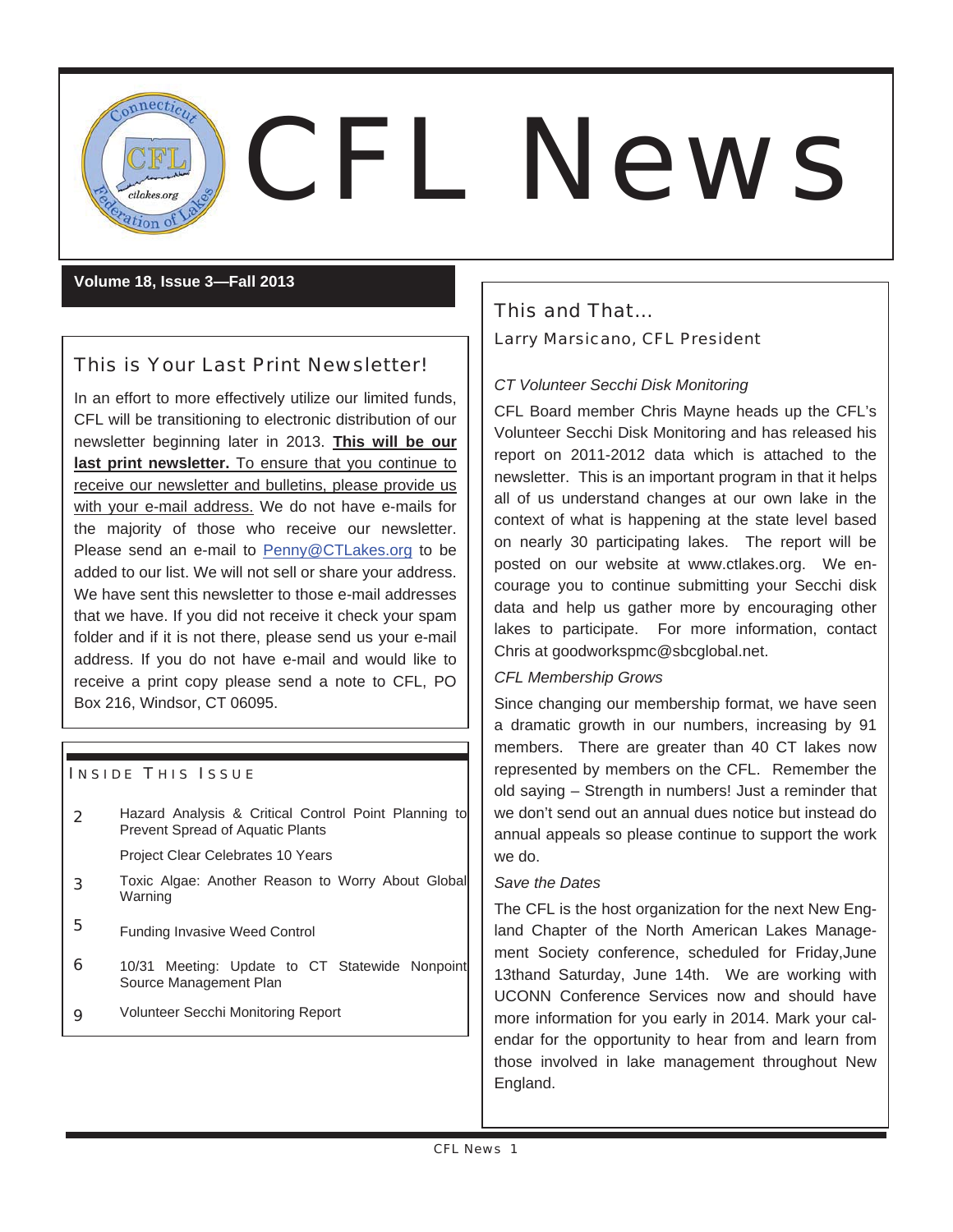Our CT DEEP Advisor Chuck Lee and I will be speaking at the 36th Annual Meeting and Environmental Conference of the Connecticut Association of Conservation & Inland Wetlands Commissions. There we will discuss lake monitoring and management issues with Commissioners from our important local commissions. That meeting is scheduled for Saturday, November 16th at Courtyard Hartford Cromwell. For more information:

http://www.caciwc.org/pages/annualMtg/index.html

#### $\frac{1}{2}$

# Hazard Analysis and Critical Control Point Planning (HACCP) to prevent the Spread of Aquatic Invasive Species

## By Maura Robie, Aquatic Nuisance Species Coordinator, CT Sea Grant

HACCP is a risk management tool originally developed for the food industry in the early 1960's as a way to help keep contaminants out of food supplied for the U.S. space program. Because HACCP is an international standard (ASTM E2590 - 09), it is used successfully by industries around the world.

The Federal Government's Executive Order 13112 (1999) directs agencies to prevent the spread of invasive species in their work. Unfortunately, there are very few management tools available to implement this Directive. HACCP was first adapted as one of those tools by the National Sea Grant Program to reduce the risk of spreading aquatic invasive species via the baitfish industry. This method has been broadly adopted by the U.S. Fish & Wildlife Service for use in natural resource management activities, as well as, by agencies in many states.

In adapting HACCP to natural resources work, the contaminants are invasive species. First, comprehensive planning is done to identify these species and the risk of contamination. Then, best management practices for prevention and removal are researched and documented. The plan defines two categories: target or specific organisms being moved and non-target or the plants, animals, diseases, pathogens and parasites that could be moved unintentionally. The backbone of HACCP planning focuses attention on critical control points, that is, the best point at which non-targets can be prevented, reduced, or controlled at tolerable levels to minimize the risk of spread.

HACCP generally consists of five steps. Step 1 is a description of the activity taking place including who, what, when, where, why, and how. Step 2 is an activity flowchart outlining the sequential tasks of the activity. Step 3 is the identification of non-targets that may potentially be moved or introduced including vertebrates, invertebrates, plants, diseases, pathogens, and parasites. This step may also include any state listed species. Step 4 is a worksheet listing tasks from Step 2: identifying non-targets having significant risks, control measures that can be applied to reduce the risks, and if the task and non-target are a critical control point. Step 5 is a more detailed plan of control measures for any critical control points including prescribed ranges, limits, or criteria; monitoring, evaluation and corrective action if control measures fail, and supporting documentation of best management practices.

HACCP can be used by researchers, contractors, government agencies - anyone who performs natural resource management activities. The planning helps managers weigh the risk of invasive species spread against the benefits of management actions.

If you are interested in developing or using HACCP documents, the U.S. Fish & Wildlife Service has a helpful website with a manual, forms, and plans developed by many states and agencies (haccp-nrm.org). There are also plans developed for Suction & Mechanical Harvesting of Invasive Species and General Biological Sampling/Monitoring on the Connecticut Sea Grant website.

(seagrant.uconn.edu/whatwedo/ais/ctmgmtplan.php).

÷

# Project CLEAR Celebrates 10 Years *Grant Helps Program Go Wireless*

This past June after school was out for the year, over 100 high school students and teachers converged onto Candlewood Lake for a four day long Project CLEAR program. The acronym CLEAR stands for Candlewood Lake Environmental Awareness and Responsi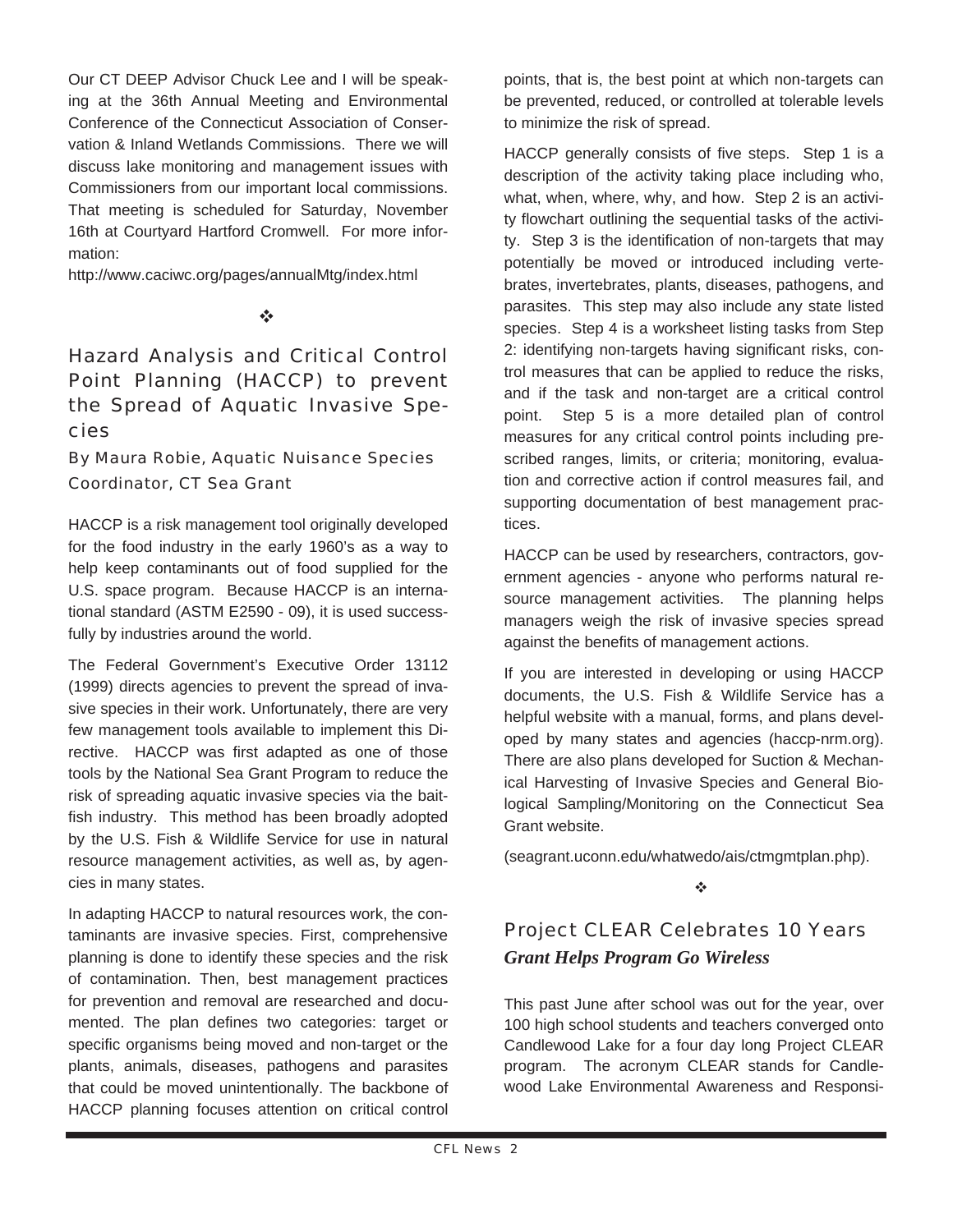bility and this year marked the tenth for the program with total funding exceeding over one million dollars.

About twelve years ago, the Candlewood Lake Authority (CLA) reached out to one of the school districts surrounding the largest lake in Connecticut and shared with their Superintendent an unsettling observation there was an enormous education resource in their backyard and absolutely nobody was taking advantage of it. That resource was Candlewood Lake.

Within a year, the New Fairfield School District had successfully applied for EPA funds and started a program that has grown ever since. Now with the help of agencies like Education Connection, the CT DEEP and the State Department of Education, Project CLEAR provides an extracurricular, environmental education, research experience for approximately 125 high school students from five different high schools each year.

Although the CLA initiated the efforts to create the program, it was Education Connection (EC) that grew it into the multidistrict achievement that it is. EC is a regional education service center and has been very successful at obtaining funding for the program from the CT Department of Education. They also provide their administrative, program development, and coordination expertise that has been so instrumental to CLEAR's success.

Also key to the program's success is the Candlewood Lake community, coordinated by the CLA, who provide on-the-water transportation during the summer research activities for many of the student research teams. Students and teachers are divided into one of eight different teams, each focusing on different aspects of the lake ecosystem, e.g. water chemistry, plankton, fisheries, aquatic plants, etc. After several days during the school year getting prepared for the summer research, the students and several teachers from the participating school districts reunite after school is out for the summer, work in their summer research teams and are transported around the lake by volunteers in their private boats or in boats provided by local marinas.

"It's quite the community effort," exclaimed Larry Marsicano, Executive Director of the Candlewood Lake Authority. "We had the perfect storm for creating CLEAR starting with the interest of the first school district, then EC making this a bigger and better program, the great support from the CT DEEP, the CT Agricultural Station, our community and others, and finally getting an award winning environmental educator to develop a curriculum which resonates with the students and teachers."

Last year the CLA successfully applied for a grant for Project CLEAR from the Albert Wadsworth and Helen Clark Meserve Memorial Fund in Danbury. The grant allowed many of the student research groups to utilize wireless technology, e.g. iPads and tablets, and several content management and data organization websites (e.g. Evernote and Dropbox) as part of their field research experience. The devices provided research teams a way of collecting data, pictures, study site waypoints and other information in the field in an interesting manner which they are likely to see again in their college and professional careers.

For more information on Project CLEAR, go to the CLA's webpage at www.candlewoodlakeauthority.org/cla-guide#!\_\_claguide (look under ENVIRONMENT) or EC's webpage www.educationconnection.org/studentservices/student-enrichment-programs/project-clear/.

## Toxic Algae: Another Reason to Worry About Global Warning

#### By Gregory B. Hladky/Hartford Advocate

#### *Reprinted with permission by the Hartford Advocate*

It can produce liver and nerve toxins, asthma-like symptoms, severe vomiting and diarrhea; it frequently kills pets; and in rare cases it triggers temporary blindness and even death for humans.

The potentially deadly villain is called "toxic blue-green algae" and can occasionally be found in your favorite lake or pond, as it was last year in Bolton Lake. A new report warns dangerous freshwater "blooms" may be happening more frequently due to global warming.

Yet there is no national system for monitoring these outbreaks. Environmental officials in Connecticut say they really don't know how common toxic algae is in this state because (until just recently) they weren't keeping track.

"We haven't been keeping records or doing monitoring," says Chuck Lee, an environmental analyst with the state's lake management unit for nearly 30 years. He says Connecticut only began checking on toxic al-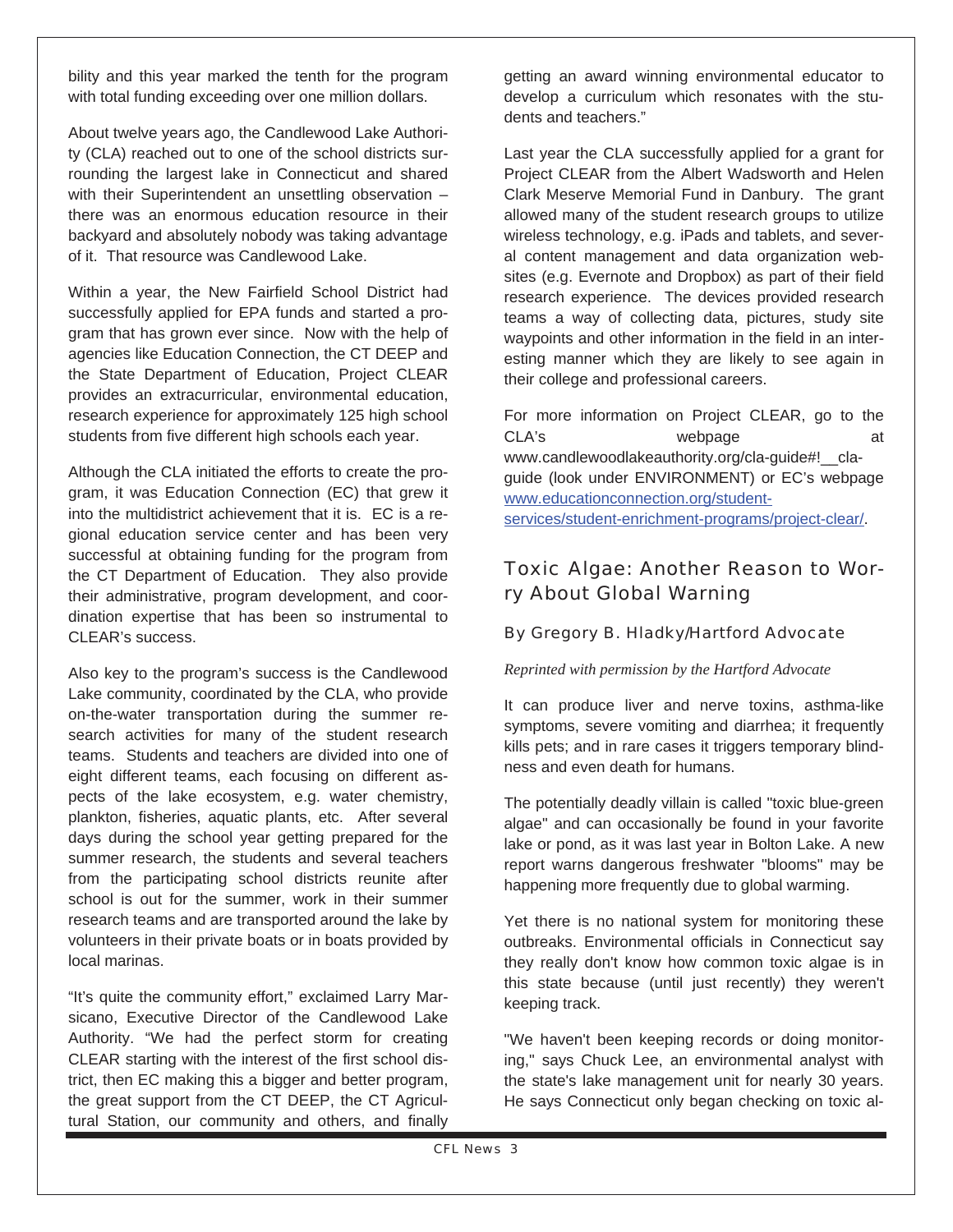gae blooms this past summer, and was the last state in New England to start up a monitoring program.

"I think we need to do more monitoring," Lee says. "I wouldn't want to say [toxic algae outbreaks in Connecticut] are rare... We do have lakes with pretty intense algae blooms that we're concerned about."

This concern isn't something isolated to one body of water in Connecticut. State Department of Energy & Environmental Protection experts say they've been looking at big algae blooms in ponds and lakes that include Lake Lillinonah and Lake Zoar (in the Housatonic River Valley); Candlewood Lake; and Beseck Lake (in Middlefield).

Not all algae blooms are toxic. And those that are don't necessarily make it easy to tell.

A warning on the DEEP's web page explains that bluegreen algae occurs naturally in Connecticut freshwater lakes and ponds and most often causes no problems.

The ones that do create toxins that include "microcystin," "anatoxin-a," "cylindrospermopsin," "saxitoxins," and "lipopolysaccharides."

The agency's warning (put up this past July) goes on to list those potentially nasty health effects from swimming in or drinking water from a toxic bloom. And these outbreaks can create an unholy stench for people living nearby.

The toxins can also accumulate in fish that swim through the algae, and get into the people who catch and eat those fish. "Dogs are especially at risk from exposure to blue-green algae blooms," DEEP officials added, because water-loving pups will drink the toxic stuff or lick it off after going splashing around.

"Assessing the potential health effects from blue-green algae blooms is complicated because...the bloom may not be producing toxins. Therefore, chemical analysis of the water is needed to verify if a blue-green algae bloom is releasing toxins," DEEP's web-page warning states.

And therein lies a big part of the problem.

A report titled "Toxic Algae: Coming Soon to a Lake Near You?" was released last month by the National Wildlife Federation and Resource Media.

In it, experts said it's tough to determine the extent or danger of toxic freshwater blooms because there's no federal agency assigned to track them; few studies have been done on the economic impact of these bluegreen baddies; and lots of states have no formal monitoring program.

(The only federal freshwater monitoring program is happening in Lake Erie. The feds do fund toxic outbreak research and testing for marine and coastal areas.)

A list put out by the U.S. Environmental Protection Agency shows only 23 states currently have monitoring and testing programs for toxic algae.

This past summer (between May and mid-September), 20 states across the nation reported 147 toxic freshwater blooms.

New York topped the list with 50 toxic algae occurrences, but the report's experts noted that was probably because New York has one of the best monitoring systems in the nation. Massachusetts reported three outbreaks; New Hampshire, two; and Rhode Island, one.

Lee and Brian Toal, an epidemiologist with the Connecticut Public Health Department, say they saw no reports of toxic blooms in this state this summer. But again, state officials here have only just begun to create a monitoring program, and Connecticut leaves the responsibility for dealing with toxic blooms up to municipal and local health officials.

"We realize there are lakes and ponds that are blooming; we just haven't gotten called about it," says Toal.

The most recent documented toxic bloom in this state happened in Lower Bolton Lake in August 2012. The Eastern Highlands Health District, which covers that portion of northeastern Connecticut, issued a public warning advising people to avoid contact with the lake's water and prevent pets from drinking or playing in the lake.

Robert Miller, health director for the district, says the public advisory was in effect for 7-8 weeks, and wasn't taken down until after the Labor Day weekend. He says the toxic bloom "just naturally waned and expired on its own," which experts say isn't unusual.

As far as can be determined, the Lower Bolton Lake bloom didn't make any person or animal sick, accord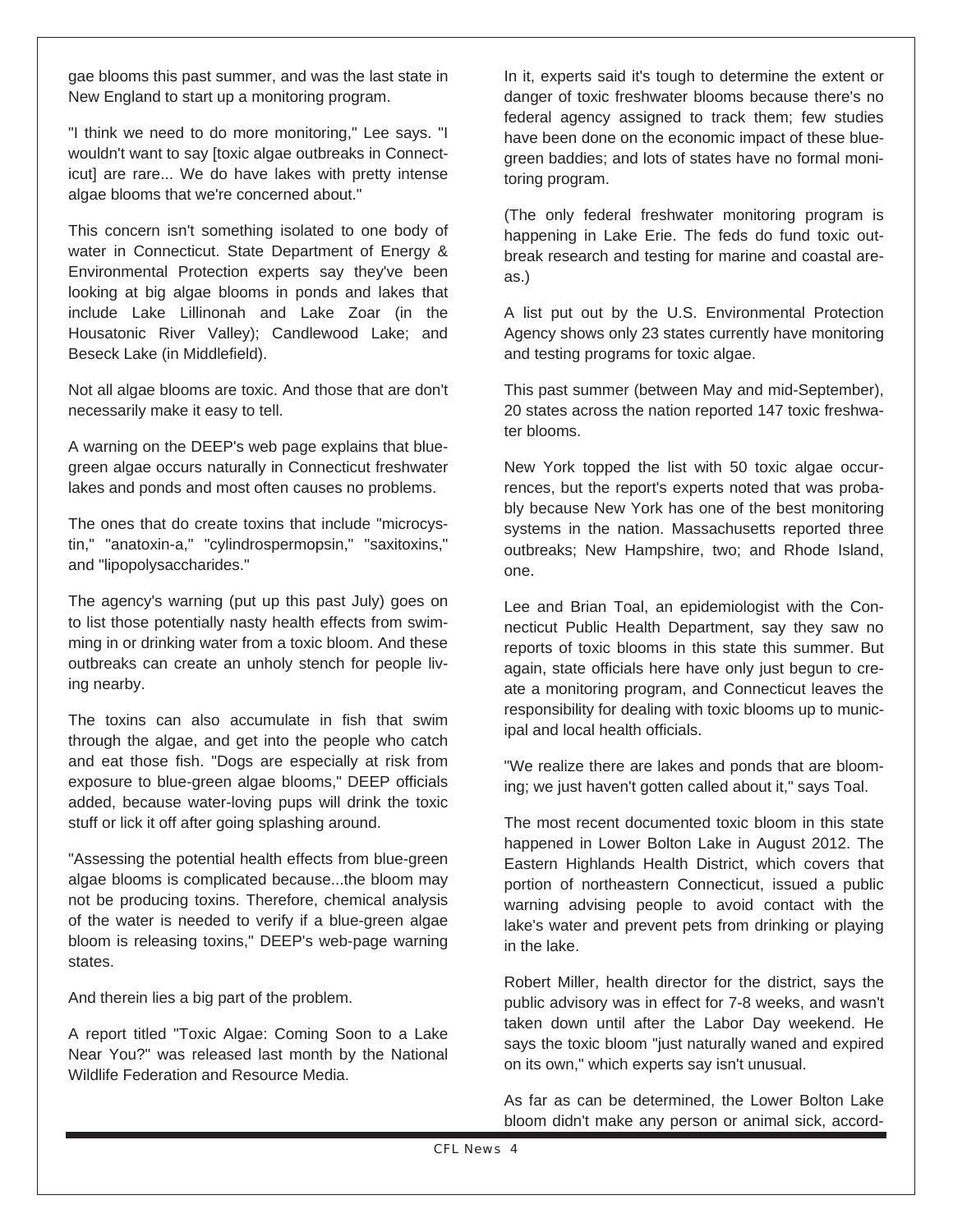ing to Miller. He says it was the first time he knows about that local and state health officials attempted to cooperate to create a "structured response" to a toxic bloom in Connecticut.

It was that outbreak that prompted Connecticut state officials to put out a detailed 14-page "guideline" for local officials and citizens on how to recognize and deal with toxic algae blooms. Miller says he believes those are "interim guidelines" and that state officials are hoping to create a better monitoring and response system down the line when they have more data.

According to the National Wildlife Federation report, the most serious triggers for these toxic outbreaks is the fertilizer being flushed into streams, rivers, lakes and ponds from farms and suburban lawns. All those excess nutrients create a perfect diet for hungry toxic algae.

All this pollution is being made worse by climate change, according to the report's authors. "Global warming and intensification of major storms and droughts play major roles in the spread of toxic bluegreen algae blooms worldwide," said Hans Paerl, a professor of marine and environmental sciences at the University of North Carolina.

"The interesting thing I kind of discovered," Miller says about his first exposure to these hazardous blooms, "is that there's a lot we don't know about toxic algae... about how it exists, and the implications for health and recreation."

Lee agrees. He says that's a major reason why the state has finally begun an initial program to start monitoring some of these inland bodies of water.

"We want to have a better understanding about where we need to be concerned," says Lee.

#### $\phi^*_{\alpha\beta}$

# Funding Invasive Weed Control By Bruce Fletcher

Aquatic invasive species have severely diminished the recreational and scenic quality of many Connecticut water bodies, and as a consequence have lowered the abutting property values and property tax income for towns with these affected lakes. Unfortunately, this is happening just about everywhere in Connecticut. As

the many different invasives, such as zebra mussels, milfoil, fanwort and water chestnut, advance and become established, the costs to control them will escalate exorbitantly for the State, towns and lake associations. While states like Maine and Wisconsin have million dollar funds to deal with invasives, Connecticut's investment in this battle pales by comparison.

Connecticut has many experts developing and running many excellent programs to address this aquatic nuisance species problem, but not enough money to fund what they know needs to be done. We are grateful that Logan Senack's position as Coordinator of the State Invasive Plant Council continues to be funded. There is a small fund set aside for rapid response to new infestations. There is the Connecticut Agricultural Experiment Station that is thoroughly mapping the spread of invasives and providing valuable weed treatments. The State encourages towns, lake associations, and citizens to implement the well publicized best management practices and the Department of Public Health directives for code compliant septic systems, decentralized wastewater management districts and central sewer systems so that non-point source pollution, cultural eutrophication and nutrient loading into our lakes and ponds (all of which support weed growth ) might be reduced. There are approximately 15-20 paid seasonal Boating Educational Assistants to visit state boat launches and do inspections for invasives. On a regular basis volunteer Invasive Investigators are being trained to offer boat and trailer inspections and hand out educational literature. There are laws that ban the sale and transport of invasive species. So…it is apparent that Connecticut is not neglecting this serious aquatic invasive species problem, but that there is a serious shortage of funds to enforce, expand and implement the measures needed. How in Connecticut can funds be raised or found to battle these invasive species? It appears there are at least three ways.

One way is for the State to restore the PILOT monies. It seems logical that some of the annual boat registration revenue should be returned to towns to support and enhance boating in Connecticut. Since the early 1970's this was, in fact, the practice here. Approximately 50% of this boat registration revenue called PILOT monies would go back to towns in amounts commensurate with the number of boats registered there for uses determined by the towns. However, since 2009 all this boat registration revenue was swept into the General Fund pursuant "to the 2009 budget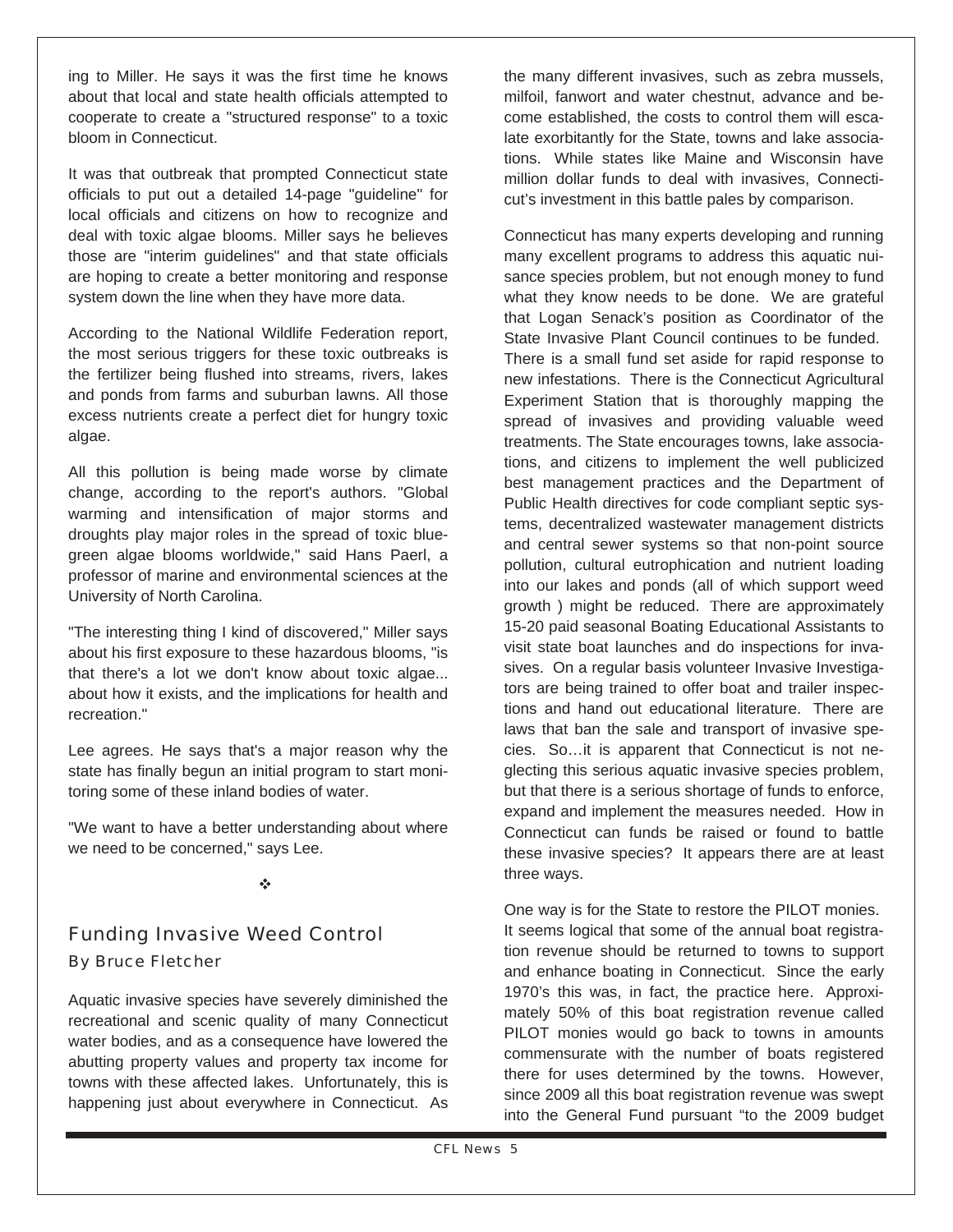mitigation plan." Since the need to better fund the Aquatic Invasive Species (AIS) initiative is so great, the DEEP should convince the Governor and legislature to restore the PILOT monies and mandate to municipalities that at least some of these PILOT monies be spent on the AIS problem before our water bodies are totally overwhelmed.

If the DEEP can't internally bring back the PILOT funds, there may be a way legislatively to nudge the state to secure some money from the General Fund. In this past session that ended on 6/5/13, Proposed Bill #560 (SB560) "to reinstate the fifty-fifty boat registration revenue sharing program" was introduced by Senator Gayle S. Slossberg D-14th district. This bill never benefitted from any public hearings in the Environment Committee and it "died" in the Committee on Finance, Revenue and Bonding. It called for the "reinstatement of the implementing statue (CGS Section 15-155)" that allowed the PILOT monies program to exist since the 1970's, but was repealed on 5/4/11. Senator Gayle Slossberg will re-introduce this bill for the next session starting in February 2014. If the CFL, citizen stakeholders and towns with many registered boat owners can rally behind this bill, something positive could happen despite the state budget woes. If the wording in this bill suggested to these independent minded towns that some of its allocation must be used in the battle against AIS, this would be a victory for lakes and ponds. So hopefully passage of this bill will force some boat registration revenue out of the General Fund to towns.

Another approach to generate funds to fight these invasive species would be to start a Boat Sticker Program, which would annually require boaters using nontidal waters in CT to pay an extra fee for an AIS sticker. In Maine such fees grow a special fund to control existing infestations, to provide rapid response to new infestations and to conduct boat and trailer inspections. Maine, which started their exemplary program in 2002, now collects more than a million dollars a year from Maine residents (\$10) and non-residents (\$20). Other states such as Wyoming, Idaho, Oregon, California, Nevada and Arizona have adopted similar boat sticker programs. Vermont tried a voluntary sticker program at \$10 each, but has had disappointing levels of participation. Such programs are under discussion in Rhode Island, New Hampshire and Connecticut. While no one likes more fees, many think that Connecticut boaters would gladly pay extra towards a dedicated fund to protect and improve their recreational playground. How much extra would you pay to build a tamper proof fund like Maine's? Many would not blink at a 20 to 50 dollar invasive species sticker fee.

So, it appears that there are three (3) viable ways that money can be raised or redirected: 1) the DEEP resurrecting the PILOT Program, 2) the legislative passage of Senator Slossberg's bill SB560 and 3) the implementation of a CT boat sticker program. Advocacy action by all lake and pond stakeholders should be initiated and sustained so that all three might produce the desperately needed funds to battle these dreaded aquatic invasive species. Would you volunteer to help? Your feedback is desired!

A.

# 10/31 Meeting: Update to CT Statewide Nonpoint Source Management Plan

The Connecticut Department of Energy and Environmental Protection has begun the process of updating the Statewide Nonpoint Source Management Plan ("NPS Plan"). The goal to update our NPS Plan has been discussed at focused partner meetings, regional conferences and public meetings. The current Statewide NPS Plan can be found at: http://www.ct.gov/deep/lib/deep/water/nps/nps\_mgt\_pr ogram.pdf.

DEEP has created and will continue to provide timely updates to an informational web page for this NPS Plan Update project as details become available. http://www.ct.gov/deep/cwp/view.asp?a=2719&q=5265 76&deepNav\_GID=1654.

The process to update the statewide NPS plan will open with a public stakeholder meeting on October 31, 2013 at 9:30 a.m. in DEEP's 5th floor Phoenix Auditorium. Stakeholders will have the opportunity to review the update process and provide comment on an outline for the draft statewide NPS Plan. An additional Public Meeting will be held in January with an opportunity to comment on the draft Plan.

DEEP invites you to attend this stakeholder meeting on October 31. DEEP also encourages your further comments as we draft this statewide NPS Plan which will include future strategies and goals for CT's NPS Program. Feel free to forward this information to other stakeholders you believe would be interested. A Statewide NPS Plan update is required under the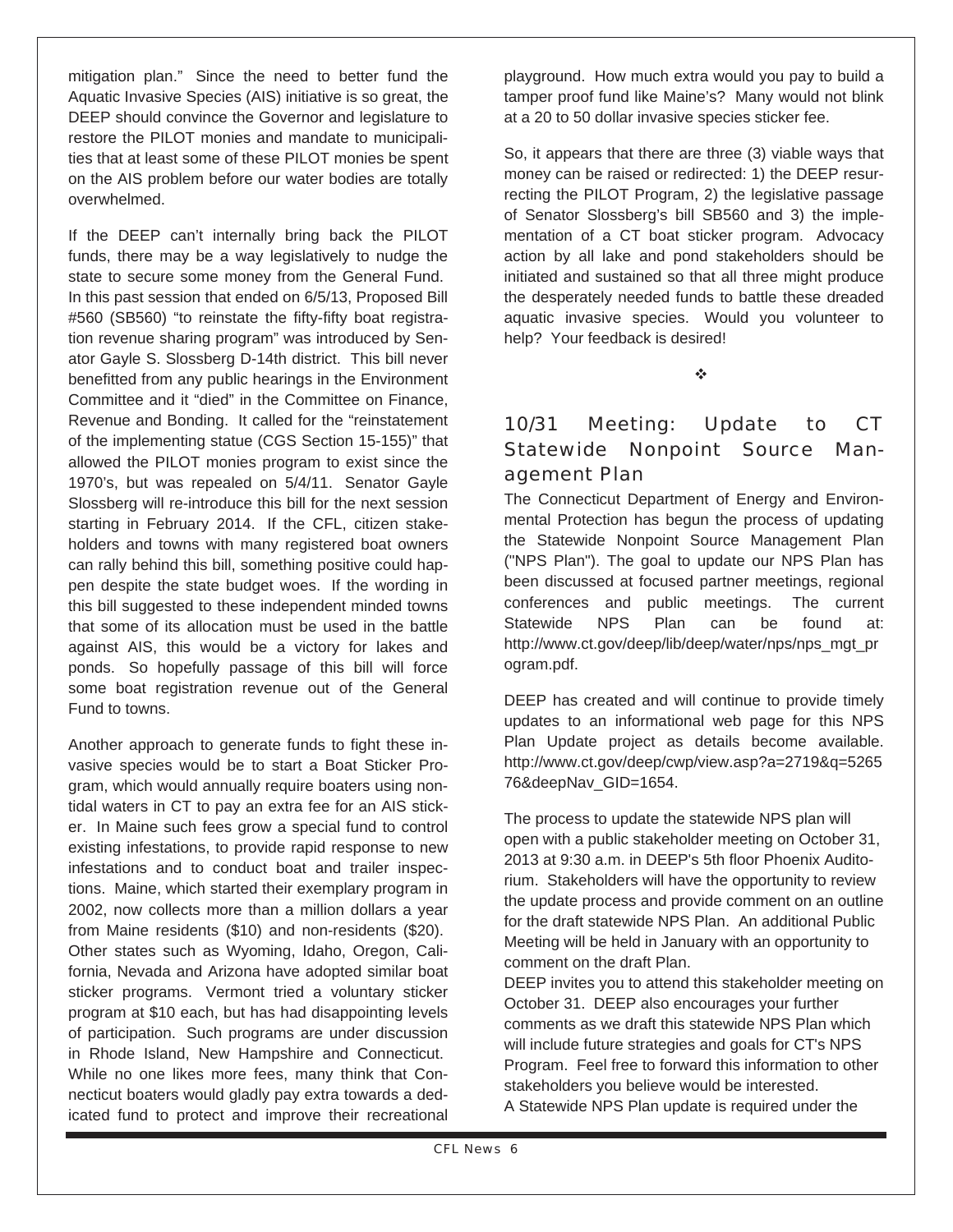USEPA/DEEP Performance Partnership Agreement. A final revised NPS Plan is expected by spring of 2014. An updated EPA approved statewide NPS Plan will allow the State to continue to receive EPA Clean Water Act Section 319 Nonpoint Source funding for NPS planning and implementation, such as watershed based plans and implementation of priority NPS projects identified in those plans.

If you have any questions concerning the coordination of these efforts, please contact Chris Malik or Rob Hust. Robert Hust Assistant Director Planning & Standards Division Bureau of Water Protection & Land Reuse CT Department of Energy and Environmental Protection (860) 424-3718

Christopher Malik Environmental Analyst 3 Planning and Standards Division Bureau of Water Protection & Land Reuse CT Department of Energy and Environmental Protection (860) 424-3959 http://www.ct.gov/deep/watershed christopher.malik@ct.gov

 $\frac{1}{2}$ 

# About the Connecticut Federation of Lakes

Everyone agrees that healthy lakes are highly valued natural assets whose beauty and recreational offerings make them irresistible to so many each season of the year. Towns with attractive lakes annually collect higher property tax revenues and benefit each year from months of "trickle down economics". These precious resources are fragile, and need constant monitoring and preventive and corrective programs. So it is no wonder that individuals, families, lake associations, towns and states proactively work to help their lakes and recognize that unprotected lakes may become damaged beyond repair.

The Connecticut Federation of Lakes (CFL) was formed in 1995 to help individuals, steering committees and established lake associations with needed guidance, advice and support. In addition, the CFL fosters an alliance of Connecticut's many pond and lake protective organizations so that Connecticut lakes can speak with a unified voice.

The CFL board members are dedicated volunteers who have first hand experience in dealing with lake and association issues. Since some board members are professional lake managers and others have masters & doctorate credentials in the science of limnology, the CFL can and does help. Recently the CFL helped pass legislation geared to curb the establishment of invasive aquatic plants in Connecticut. Boat launch monitoring, on site waste water management guidelines, and model municipal regulations and ordinances for watershed protection are current initiatives.

The CFL publishes newsletters for members full of technical information, lake profiles, management tips and news from the DEEP. Chuck Lee of the DEEP, an environmental analyst in the Bureau of Water Protection and Land Reuse, 860-424-3716, attends all the CFL Board meetings. The CFL works with the Governor to designate the annual Lakes Awareness Week and hosts educational conferences for CFL members and friends. In addition the CFL is an active full participant in NEC-NALMS (the New England Chapter of the North American Lake Management Society). We participate in their programs annually and host the 3 day conference on a rotating basis.

# Contact the CFL

For more information regarding the Connecticut Federation of Lakes, visit our web site at www.ctlakes.org, contact Penny@Ctlakes.org, or write to P.O. Box 216, Windsor, CT 06095.

# CFL Board

Larry Marsicano, President – Candlewood Lake Richard Canavan, Vice President – Limnologist Penny Hermann, Secretary, – Lake Williams George Walker, Treasurer - Lake Lillinonah Anne Lizzardale – Conn College George Knoecklein. – Limnologist George Benson, - Limnologist John Burrell, - Columbia Lake Mary Ellen Diluzio, - Bashan Lake Bruce Fletcher, – Bashan Lake Bruce Lockhart, - Certified Lake Manager Chris Mayne, - Certified Lake Manager Tom McGowan, - Lake Waramaug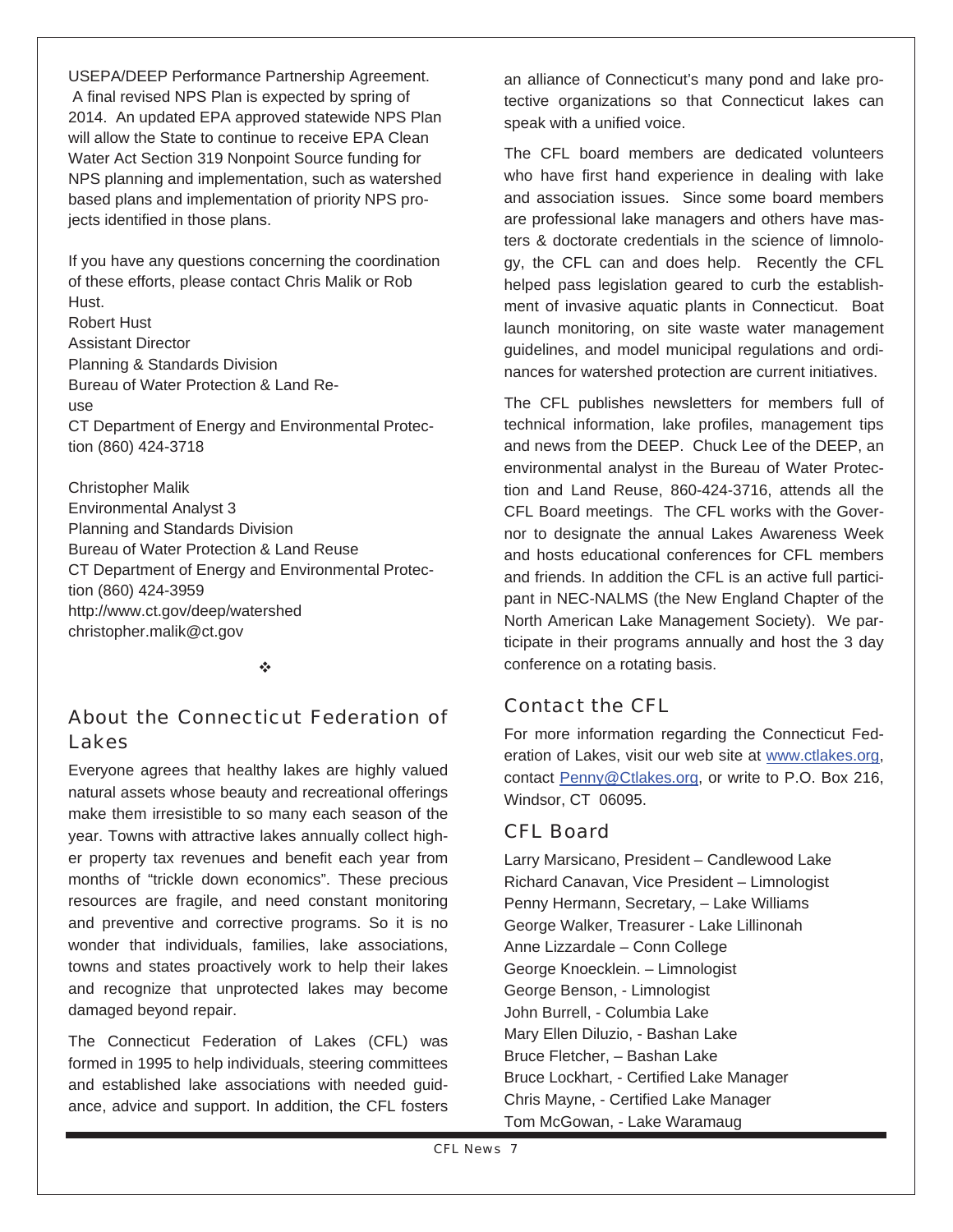## Newsletter Committee

The Newsletter Committee welcomes your input and your articles. Please send suggestions or articles to CFL, P.O. Box 216, Windsor, CT 06095 or e-mail to Penny@Ctlakes.org. The newsletter committee includes: Bruce Fletcher, Penny Hermann, George Knoecklein.

## Calendar

**Board Meetings** – 3rd Wednesday of January, March, April, May, June, September, and October 7PM at Northeast Utilities, Newington, CT

Check CTlakes.org for meeting updates

**NECNALMS Conference in Connecticut- June 2014 Watch our website for additional details**

#### Join the CFL

Membership is Free! Simply fill out and mail the form below or go to our website and fill out a brief form there. Lakes in Connecticut need to receive more preventive medicine. In other New England states, the citizenry and legislators have pushed through bigger and better programs for lakes. If you treasure your lake, please join the CFL. With your help the CFL will continue to make a difference locally and statewide.

# Please "Like" us on Facebook to receive news and updates

## **Support the Connecticut Federation of Lakes**

#### YES! I want to help the CFL continue to advocate for CT Lakes!

Please accept my donation to:

- $\checkmark$  Help protect Connecticut Lakes!
- $\checkmark$  Promote education and awareness about stewardship and the vulnerability of lake environments!
- $\checkmark$  Assist in the fight against invasive species and pollution!

| Lakes    | Lakes       | Lakes     |
|----------|-------------|-----------|
| Friend   | Conserva-   | Guardian  |
| $$40+$   | tor $$250+$ | $$2,500+$ |
| Lakes    | Lakes       | Lakes     |
| Sponsor  | Steward     | Leader    |
| $$75+$   | $$500+$     | $$5,000+$ |
| Lakes    | Lakes Pa-   | Other     |
| Advocate | tron        |           |
| $$100+$  | $$1,000+$   |           |

Please make checks payable to CFL. We may periodically list our supporters, check here if you want to remain anonymous .

Name Address \_\_\_\_\_\_\_\_\_\_\_\_\_\_\_\_\_\_\_\_\_\_\_\_\_\_\_\_\_\_\_\_\_\_\_\_\_\_\_\_\_\_\_\_\_\_\_\_ City \_\_\_\_\_\_\_\_\_\_\_\_\_\_\_\_\_\_\_\_\_\_\_\_\_\_\_\_\_\_\_\_\_\_\_\_\_\_\_\_\_\_\_\_ State  $\Box$  $\mathsf{Zip}$ Lake Affiliation

E-mail address

*We will not share your address and will use it to send newsletters and important bulletins.* 

\_\_\_\_\_\_\_\_\_\_\_\_\_\_\_\_\_\_\_\_\_\_\_\_\_\_\_\_\_\_\_\_\_\_\_\_\_\_\_\_\_\_\_\_\_\_\_\_

\_\_\_\_\_\_\_\_\_\_\_\_\_\_\_\_\_\_\_\_\_\_\_\_\_\_\_\_\_\_\_\_\_\_\_\_\_\_\_\_\_\_\_\_\_\_\_\_

We appreciate your support. We greatly appreciate you passing on this newsletter to a friend.

Please mail to CFL, PO Box 216, Windsor, CT 06095.

#### Thank you!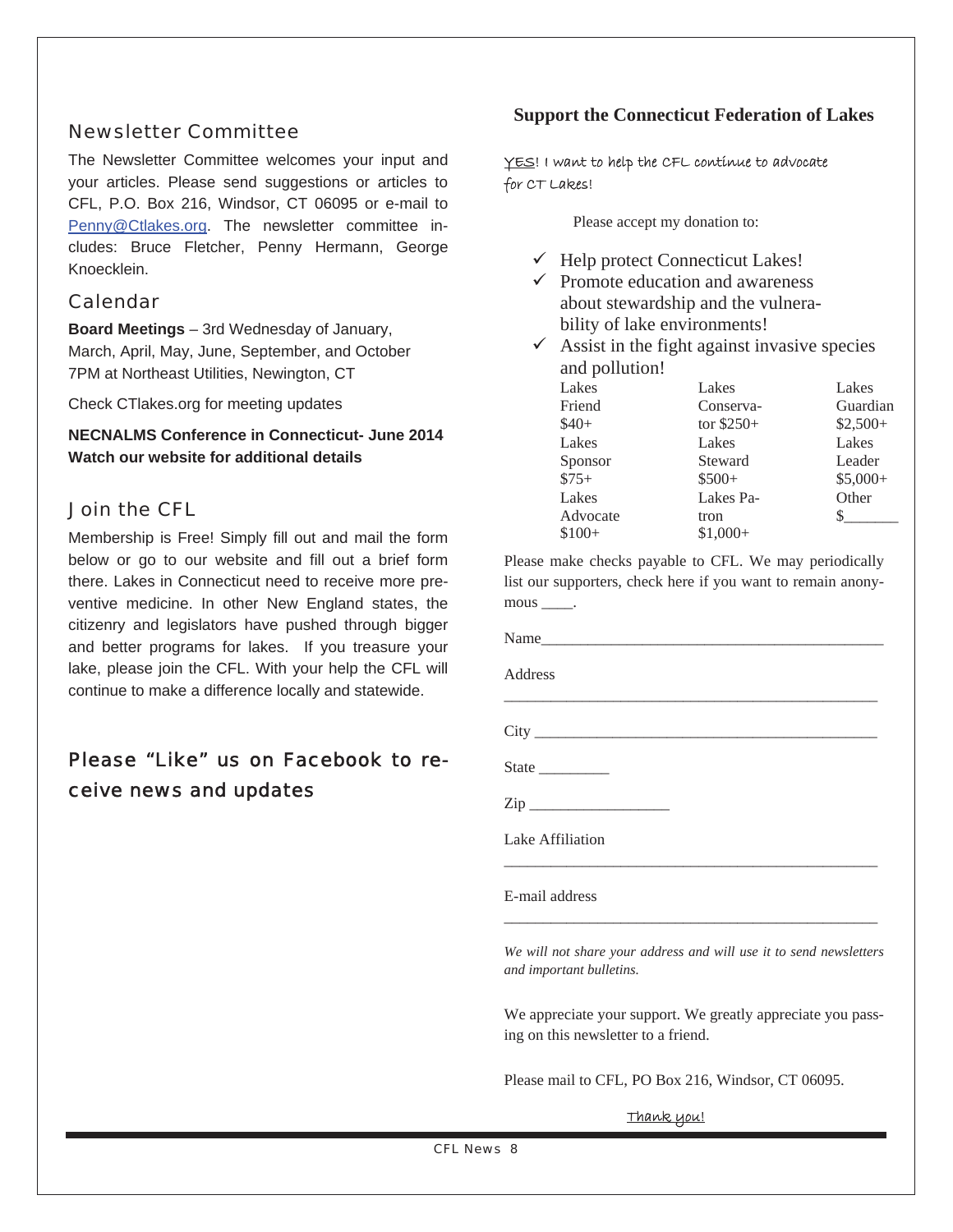# Volunteer Secchi Disk Monitoring Program 2011-2012 Report Connecticut Federation of Lakes

The eighth and ninth year of the Volunteers Secchi Disk Monitoring Program occurred in 2011 and 2012. Thirteen lakes provided data between 2011 and 2012. Over the nine year period, 51 Secchi disks have been handed out and twenty-four(24) lakes have reported data. The CFL and I would like to thank all of those volunteers who provided data. The program could not succeed without your participation and your support.

#### **2011-2012 Data**

The Secchi disk depths for the lakes reporting data between 2011-2012 ranged between 0.27 – 6.9 meters. Lake Alexander reported the greatest Secchi depth at 6.9 meters in July of 2012 and Woodridge Pond, a shallow pond, reported the least Secchi disk depth at 0.27 meters also in August of 2012. Overall, the lakes have stayed the course and have not varied much over the past two years. There have not been any wide swings in Secchi depth readings.

|                          | Apr- | May- | Jun- |               | Aug- | Sep- | Oct- | Apr-           |               |        | Jul- | Aug- | Sep- | Oct- |
|--------------------------|------|------|------|---------------|------|------|------|----------------|---------------|--------|------|------|------|------|
|                          | 11   | 11   | 11   | <b>Jul-11</b> | 11   | 11   | 11   | 12             | <b>May-12</b> | Jun-12 | 12   | 12   | 12   | 12   |
|                          |      |      | 4.2  | 3.4           | 3.6  | 3    |      |                |               |        |      |      |      |      |
| <b>Crystal Pond</b>      |      |      |      |               |      |      |      |                |               |        |      |      |      |      |
| <b>Highland Lake</b>     |      |      |      |               |      |      |      |                | 3.6           | 4.4    | 4.8  | 3    | 3.65 |      |
| <b>Bashan Lake</b>       |      |      | 1.7  | 1.45          |      | 1.5  |      |                |               | 2.3    |      | 2    | 2.1  |      |
| Moodus Upper             |      |      |      | 0.86          | 0.97 | 0.96 | 1.62 |                |               |        |      |      |      |      |
| Lake Alexander           |      |      |      |               |      |      |      |                |               | 4.3    | 6.9  | 6.6  | 6.7  |      |
| Winchester               |      |      | 2.9  | 3.1           |      | 2.6  |      |                |               | 3.45   | 2.95 | 2.7  |      |      |
| Woodridge Lake           | 2.1  | 2    | 2.1  | 0.82          | 0.54 | 0.41 | 1.25 | $\overline{2}$ | 1.6           | 1.4    | 1.16 | 1.08 | 1.3  | 1.68 |
| <b>Woodridge Pond</b>    | 1.3  | 1.3  |      | 0.675         | 0.72 | 0.64 |      | 1.2            | 1.2           | 1.11   | 0.66 | 0.27 | 0.6  |      |
| Candlewood               |      |      | 3.64 | 1.81          | 3.27 |      |      |                | 2.81          | 3.17   | 2.18 | 2.32 |      | 2.1  |
| Tyler                    |      |      |      | 3.1           | 2.2  |      |      |                |               |        |      |      |      |      |
| <b>Staffordville Res</b> |      |      |      |               |      |      |      |                |               |        |      |      |      |      |
| L1                       |      |      |      | 2.9           | 2.83 | 2.6  |      |                |               |        | 3.5  | 3.3  | 2.6  | 3.6  |
| <b>Staffordville Res</b> |      |      |      |               |      |      |      |                |               |        |      |      |      |      |
| L <sub>2</sub>           |      |      |      | 2.9           | 2.9  | 2.46 |      |                |               |        | 3.6  | 3.4  | 2.4  | 3.6  |
| <b>Gardner Lake</b>      |      |      |      |               |      |      |      |                |               | 3.6    | 3    | 3.5  | 3.3  | 3.65 |

**2011 – 2012 Secchi Disk Data (m)** 

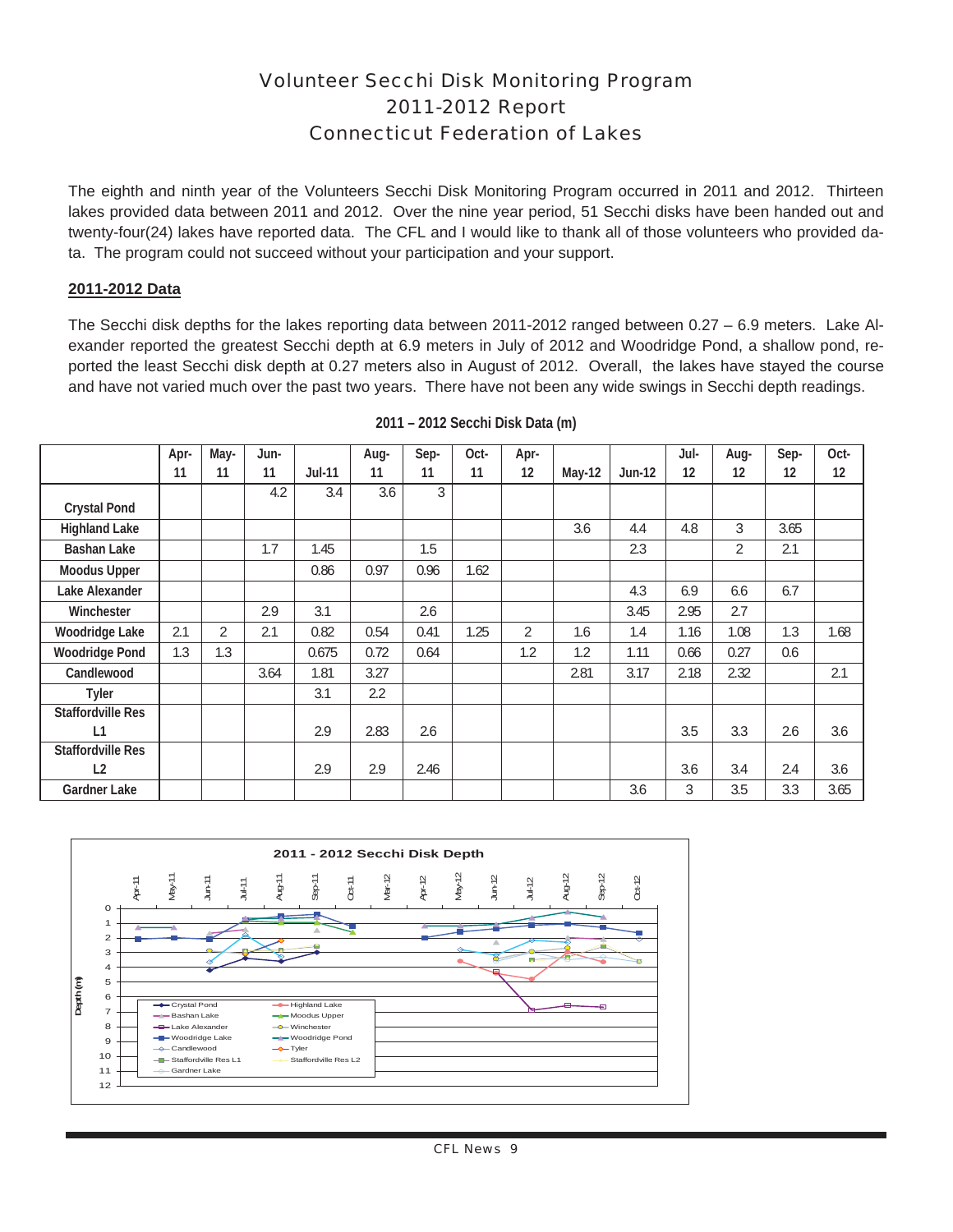#### **2004 – 2012 Data**

The data collected over the past nine years has become more challenging to present in a concise graph and table. The table has become too large and the graph is too busy to be meaningful. Instead, I have decided to use a bit of technology to help display the Secchi disk data collected from the various lakes. I have created an online map showing the data submitted from each lake over the first seven years. I will be updating the online map to represent the past two years of data in the coming weeks. Thank you for your patience! As I collect data from the 2013 season, I will update the map to incorporate the 2013 data. The map has two main functions. The first is to provide an easily viewable distribution of the lakes participating in the program across the state of Connecticut. The second function of the map is to present the Secchi data submitted from each lake. By clicking on a balloon on the map, the name of the lake is presented along with a graph of that lake's submitted Secchi data. By clicking on the graph, a new window appears showing a larger view of the data. The data is presented in meters. Interested parties can quickly view data from across the state. The link to the online map can be found on the CFL website and is the following: Link:<http://maps.google.com/maps/ms?hl=en&vpsrc=1&ctz=240&ie=UTF8&msa=0&msid=215236816681667448966. 0004a9cb6c08d9c7547d0&t=m&z=9>

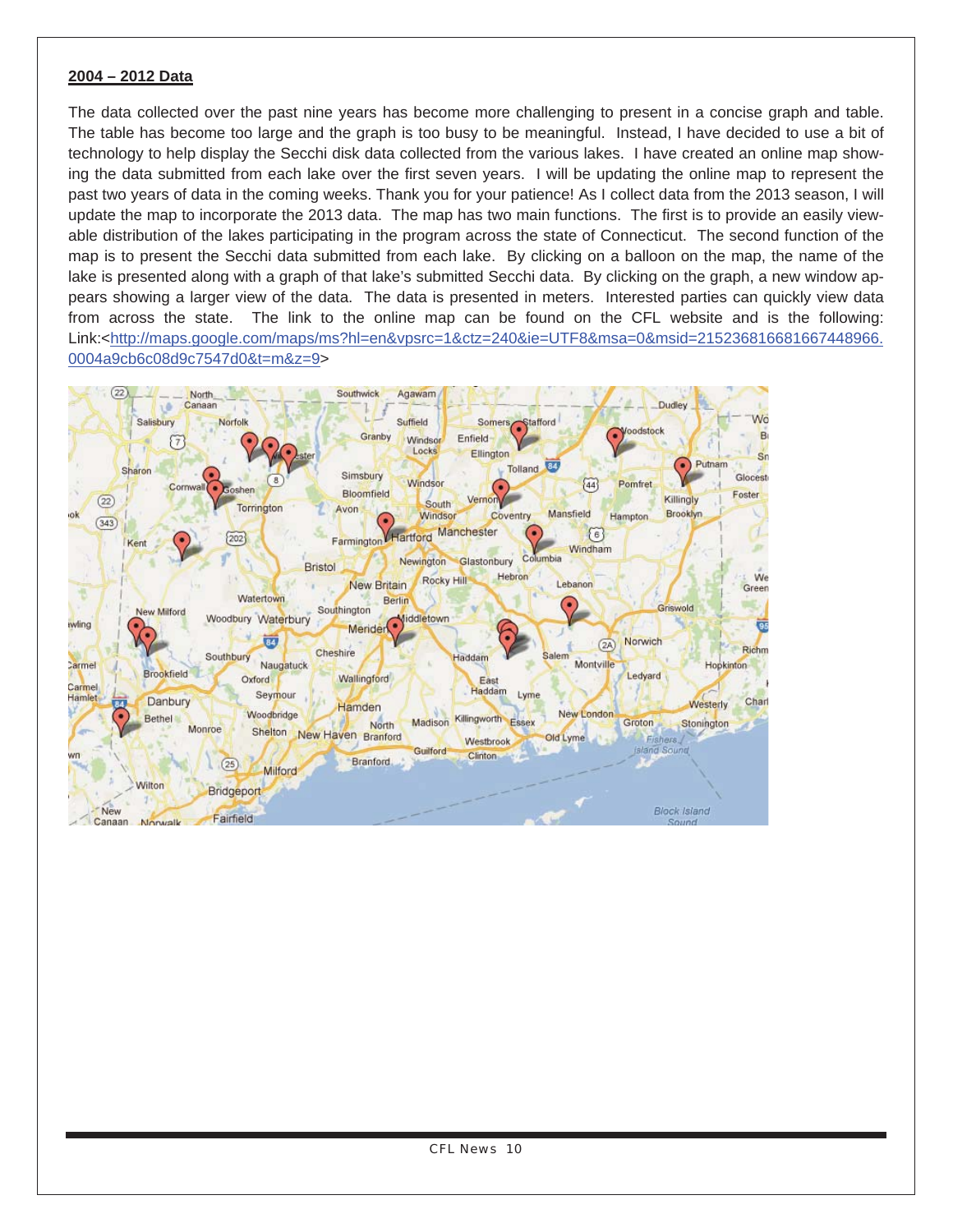

| <b>Participating Lakes</b> |                       |                           |  |  |  |
|----------------------------|-----------------------|---------------------------|--|--|--|
| Bashan Lake                | <b>Lake Williams</b>  | Moodus Res Upper          |  |  |  |
| Crystal Lake _ Ellington   | Lake Housatonic       | Moodus Res Lower          |  |  |  |
| Columbia Lake              | Lower Bolton          | Lake Alexander            |  |  |  |
| <b>Crystal Pond</b>        | Middle Bolton         | Lake Winchester           |  |  |  |
| <b>Highland Lake</b>       | Moosup Pond           | Woodridge Lake            |  |  |  |
| Lake Besek                 | Pachaug Pond          | Woodridge Pond            |  |  |  |
| Lake Mamanasco             | <b>Red Cedar Lake</b> | <b>Tyler Lake</b>         |  |  |  |
| Lake Waramaug              | West Hill Pond        | Staffordville Reservoir 1 |  |  |  |
| Candlewood Lake            | <b>Squantz Pond</b>   | Staffordville Reservoir 2 |  |  |  |
| Gardner Lake               | Lake Alexander        |                           |  |  |  |

Please encourage other lake associations to participate in this program. I am interested in any comments or suggestions that you might have to improve this monitoring program.

Remember to send in your Secchi disk measurements for 2013. Thank you again for all of your efforts. Without your help, this program would not succeed. Know that your data is important and your efforts have been amazing.

Chris Mayne, CLM Volunteer Monitoring Coordinator, CFL goodworkspmc@sbcglobal.net